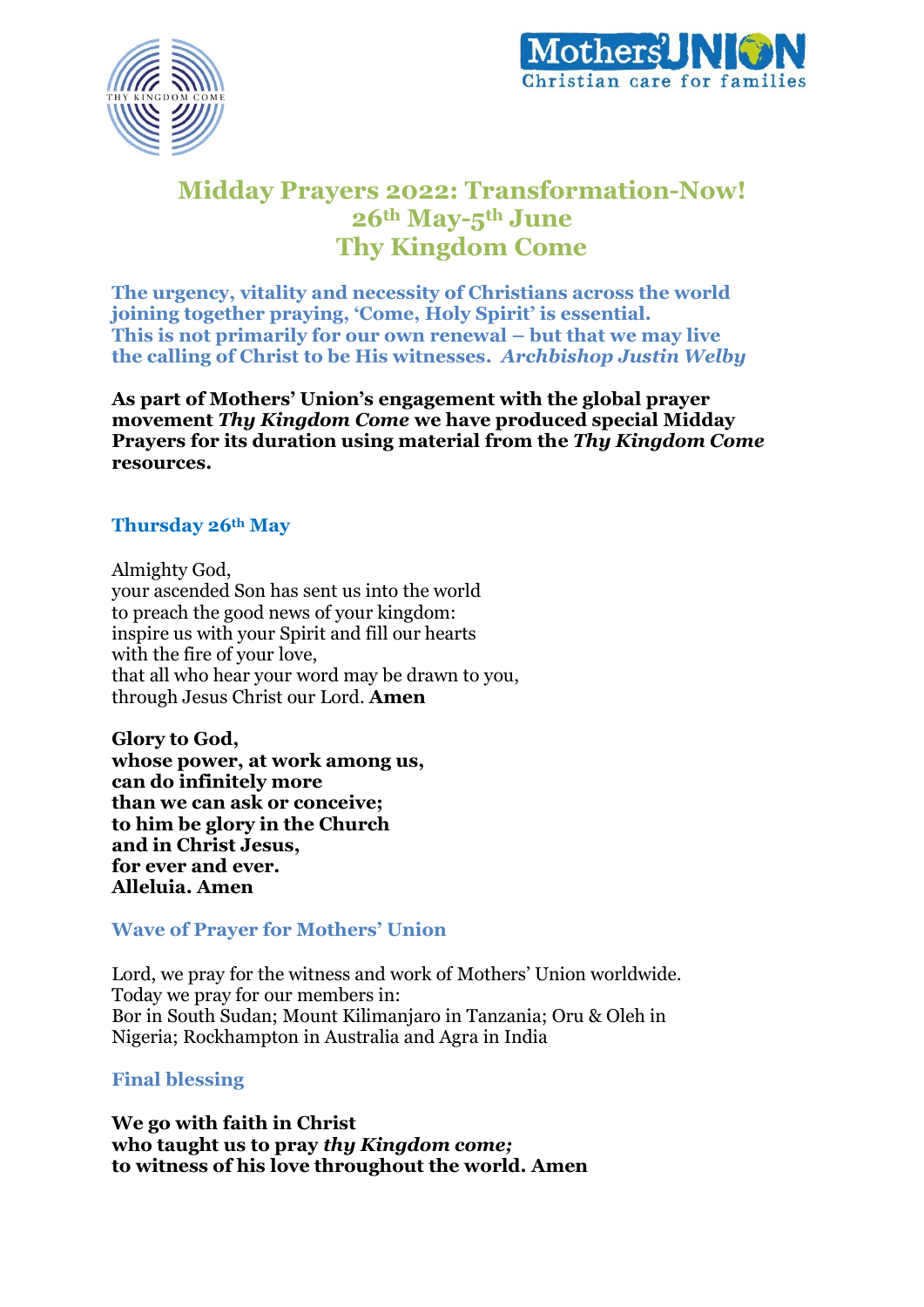



# **Friday 27th May**

### **Come, Holy Spirit, fill the hearts of your people and kindle in us the fire of your love.**

Thomas said to him: Lord, we don't know where you are going, so how can we know the way? Jesus answered: I am the way and the truth and the life. No one comes to the Father except through me. *John 14: 5-6*

Loving God, when I'm feeling lost or lonely or afraid or uncertain of the way ahead, be my guide, a lamp to my feet and a light for my path. And today help me to be a good companion to those I meet.

**God of our salvation, hope of all the ends of the earth, we pray: Thy kingdom come. Amen**

# **Wave of Prayer for Mothers' Union**

Lord, we pray for the witness and work of Mothers' Union worldwide. Today we pray for our members in: Bor in South Sudan; Mount Kilimanjaro in Tanzania; Oru & Oleh in Nigeria; Rockhampton in Australia and Agra in India

# **Final blessing**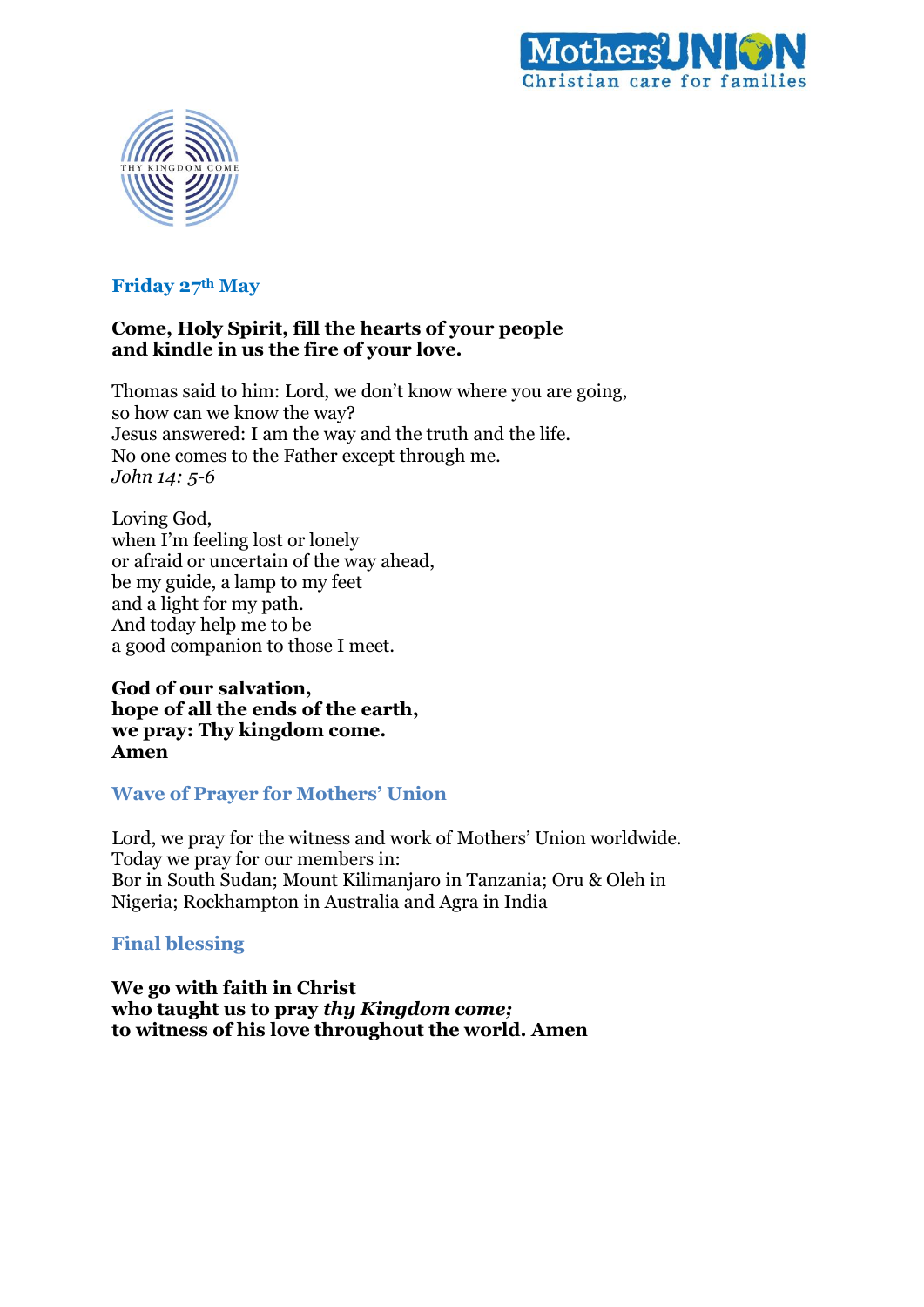



## **Saturday 28th May**

## **Come, Holy Spirit, fill the hearts of your people and kindle in us the fire of your love.**

Why, my soul, are you downcast? Why so disturbed within me? Put your hope in God, for I will yet praise him, my Saviour and my God. *Psalm 42:11*

Faithful God, help me to understand myself, so that even in the most difficult times I may know your presence with me and may sing your praises, defiantly praising your goodness even when there is so much that is wrong. And today, help me show others the good things I receive in Christ and show the world His way.

**God of our salvation, hope of all the ends of the earth, we pray: Thy kingdom come. Amen**

### **Wave of Prayer for Mothers' Union**

Lord, we pray for the witness and work of Mothers' Union worldwide. Today we pray for our members in: Angola; North Ankole in Uganda; Okene & Ibadan-South in Nigeria; Aberdeen & Orkney in Scotland and Karnataka South in India

# **Final blessing**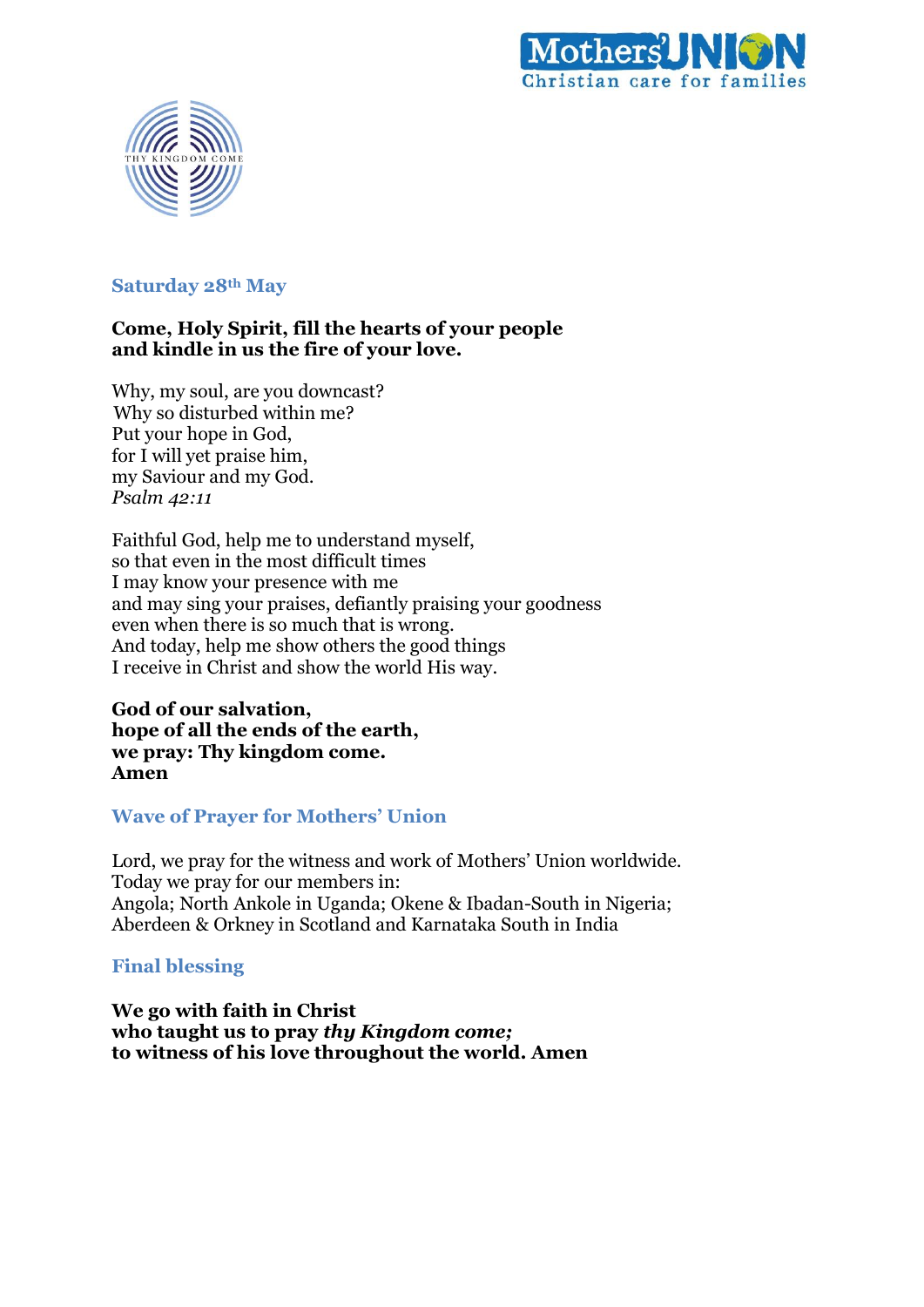



### **Sunday 29th May**

### **Come, Holy Spirit, fill the hearts of your people and kindle in us the fire of your love.**

Jesus said: The Advocate, the Holy Spirit, whom the Father will send in my name, will teach you all things and will remind you of everything I have said to you. *John 14:25-26*

Overcoming God, make me new in the Spirit of Jesus so that I can truly become the person I am meant to be. And today may your Spirit help me help others, especially those who have drifted from your way, or who find it impossible to believe, or who are trapped by fear and guilt. Set me free, God. Set me free to be myself. Free to help others.

**God of our salvation, hope of all the ends of the earth, we pray: Thy kingdom come. Amen**

#### **Wave of Prayer for Mothers' Union**

Lord, we pray for the witness and work of Mothers' Union worldwide. Today we pray for our members in: Angola; North Ankole in Uganda; Okene & Ibadan-South in Nigeria; Aberdeen & Orkney in Scotland and Karnataka South in India

**Final blessing**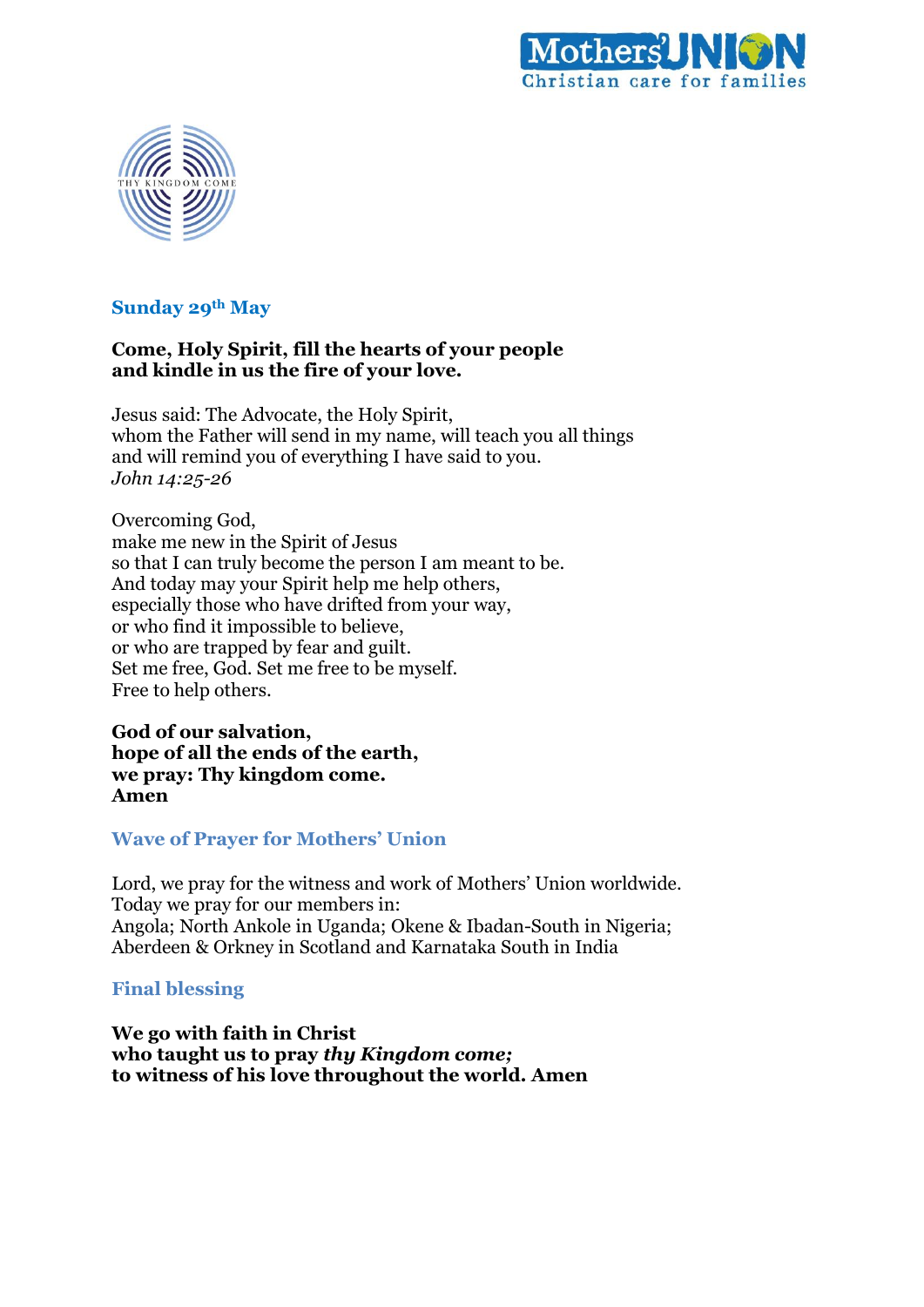



## **Monday 30th May**

## **Come, Holy Spirit, fill the hearts of your people and kindle in us the fire of your love.**

Let the peace of Christ rule in your hearts, since as members of one body you were called to peace. And be thankful. *Colossians 3:15*

Generous God, fill my heart with thanksgiving for all the blessing I receive in life. Expand my heart, and help me love, support and cherish those who serve me. And today help me to live as sister or brother to all whom I meet.

**God of our salvation, hope of all the ends of the earth, we pray: Thy kingdom come. Amen**

### **Wave of Prayer for Mothers' Union**

Lord, we pray for the witness and work of Mothers' Union worldwide. Today we pray for our members in: Angola; North Ankole in Uganda; Okene & Ibadan-South in Nigeria; Aberdeen & Orkney in Scotland and Karnataka South in India

### **Final blessing**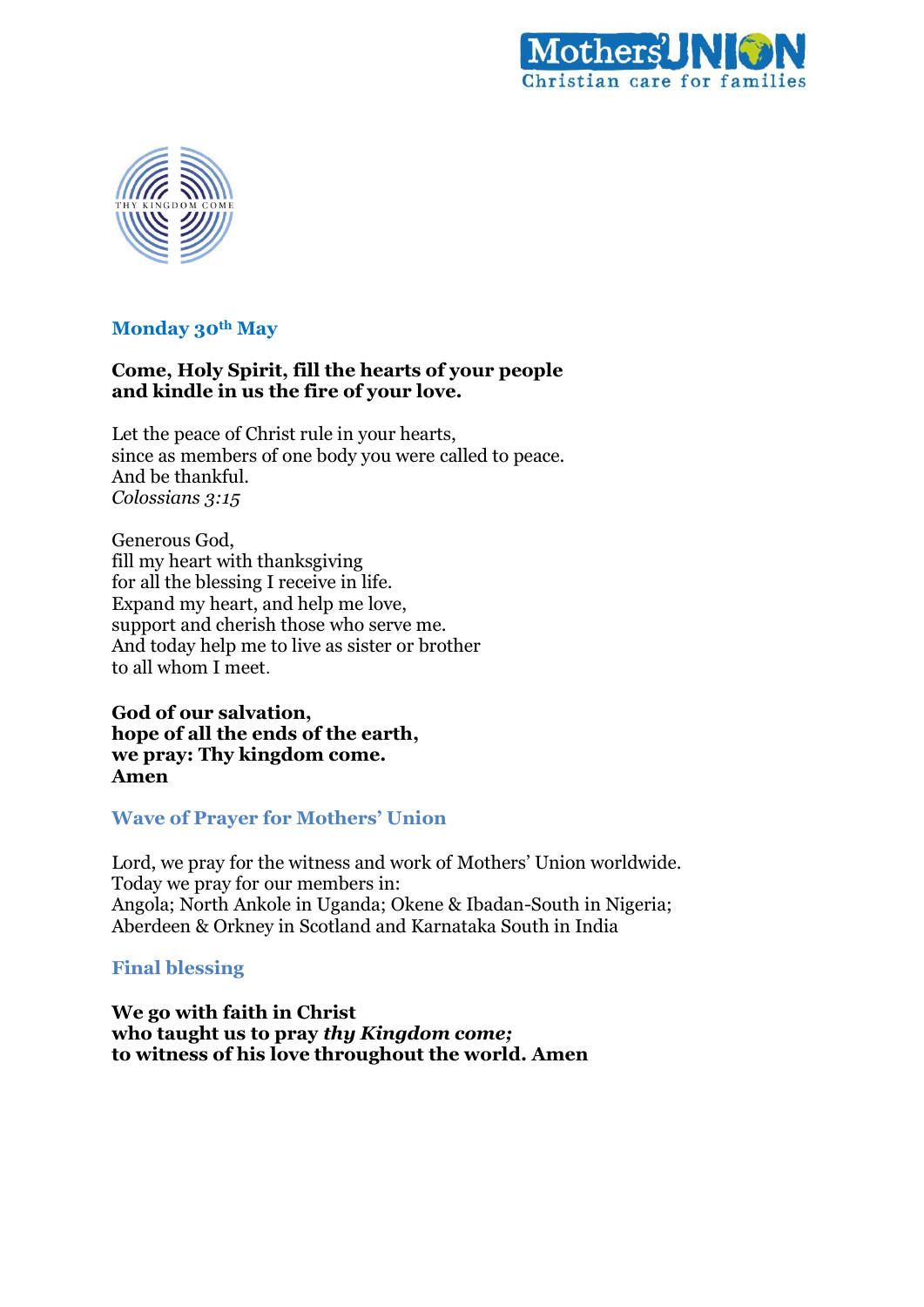



### **Tuesday 31st May**

# **Come, Holy Spirit, fill the hearts of your people and kindle in us the fire of your love.**

I urge, then, first of all, that petitions, prayers, intercession and thanksgiving be made for all people. *1 Timothy 2:1*

Transforming God, make me more like Jesus. And because I know my life is not like that, show me Jesus today. Change my prayer from asking things for myself to asking you what you would like for me, so that my life can be part of your story. And help me to pray for others, that they may know Christ for themselves.

**God of our salvation, hope of all the ends of the earth, we pray: Thy kingdom come. Amen**

### **Wave of Prayer for Mothers' Union**

Lord, we pray for the witness and work of Mothers' Union worldwide. Today we pray for all of our members throughout the world and for the work that they do in the name of Christ.

# **Final blessing**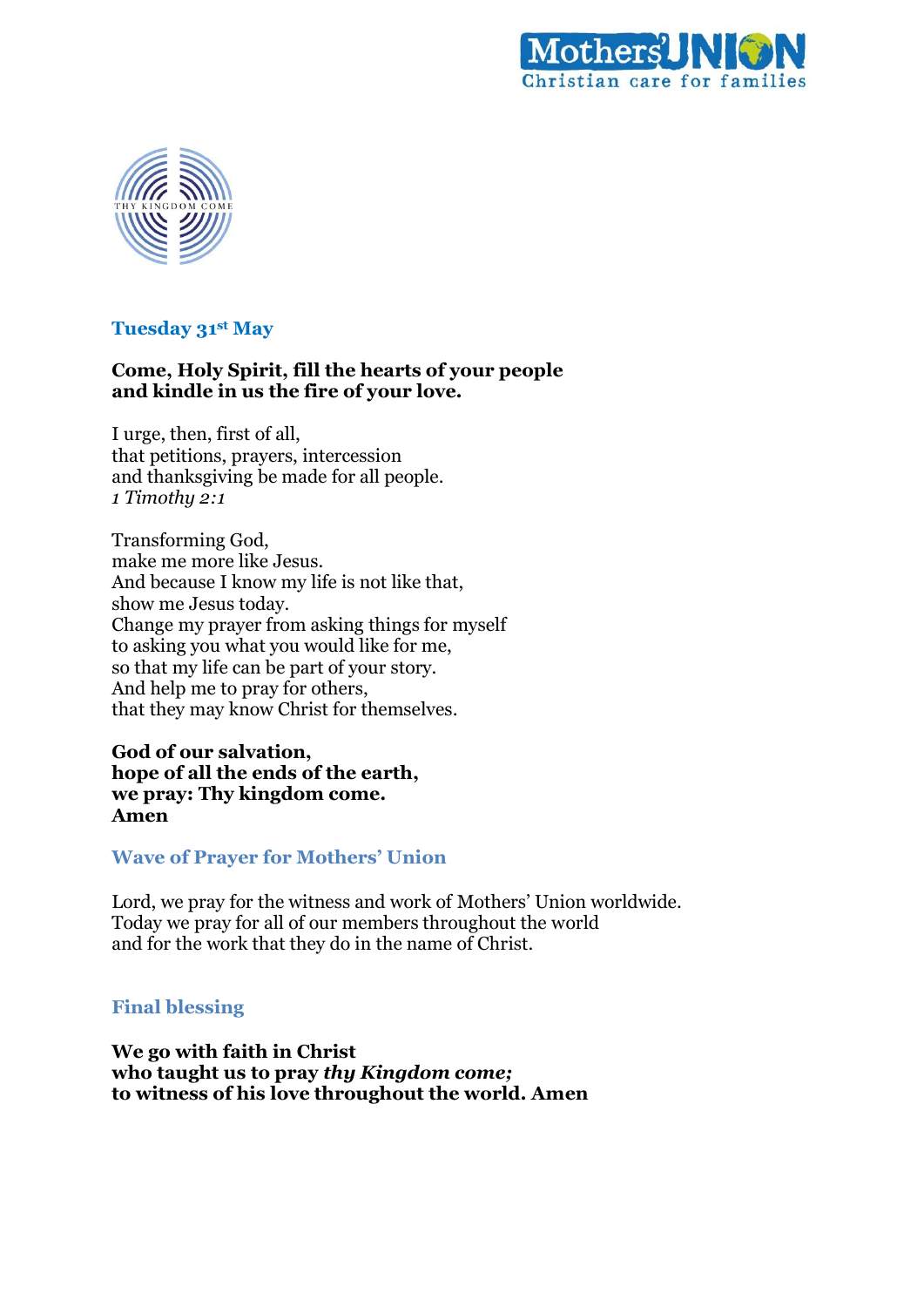



### **Wednesday 1 st June**

# **Come, Holy Spirit, fill the hearts of your people and kindle in us the fire of your love.**

Jesus said: love each other as I have loved you. Greater love has no one than this: to lay down one's life for one's friends. You are my friends if you do what I command. *John 15:12-14*

Quickening God, fan the embers of my little faith. Help me see that the love I feel for those I love is from you. It shows me that you are real, that you are love itself. Be my friend. And today, draw me back into the fellowship of your church and help others, who also long for love and acceptance, to find it in Jesus, the one who lays down his life for his friends.

#### **God of our salvation, hope of all the ends of the earth, we pray: Thy kingdom come. Amen**

### **Wave of Prayer for Mothers' Union**

Lord, we pray for the witness and work of Mothers' Union worldwide. Today we pray for our members in: Johannesburg in South Africa; Kumi in Uganda; Nsukka & Idoani in Nigeria; Derby in England and Madhya Kerala in India

### **Final blessing**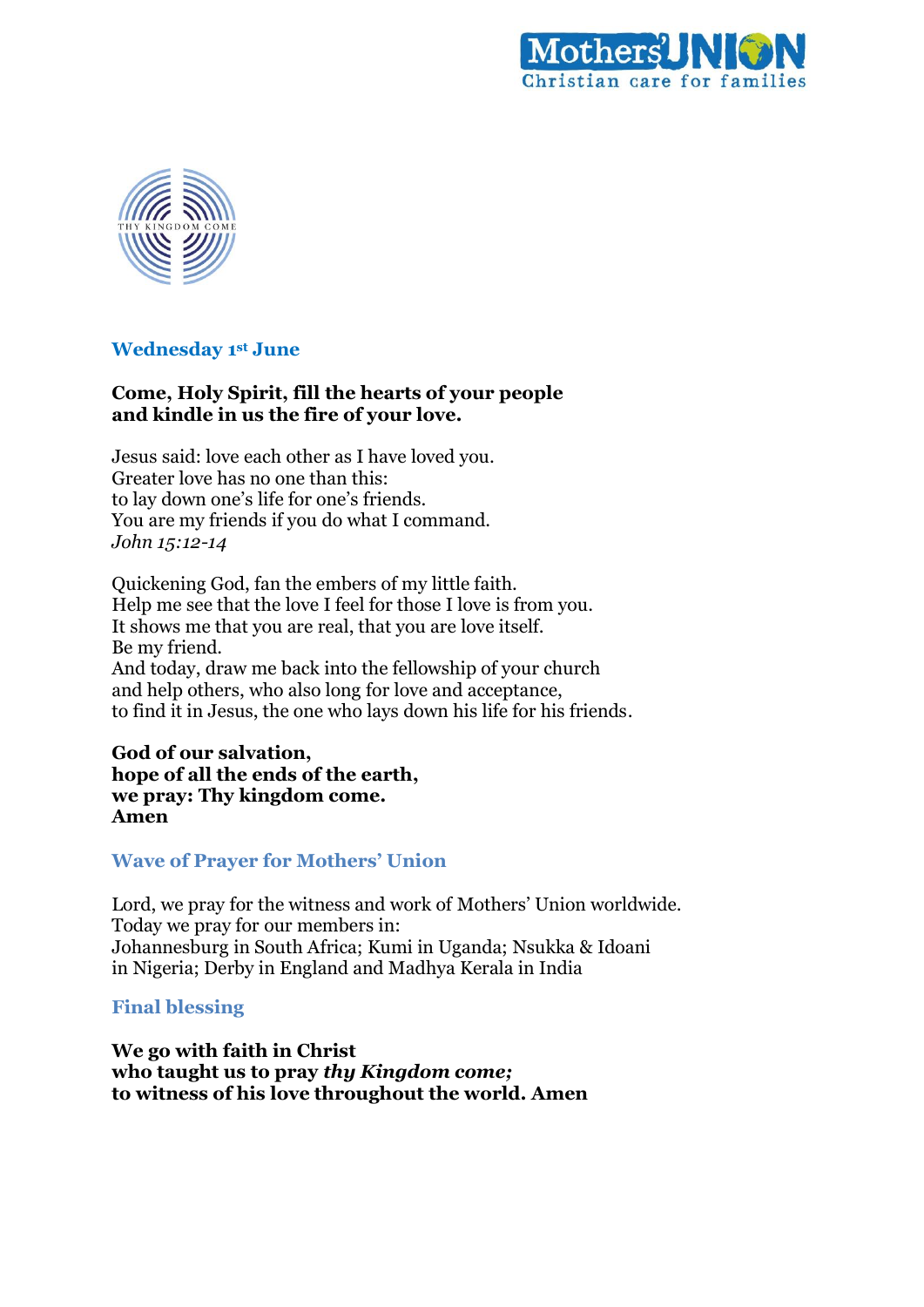



# **Thursday 2nd June**

## **Come, Holy Spirit, fill the hearts of your people and kindle in us the fire of your love.**

Is not the cup of thanksgiving for which we give thanks a participation in the blood of Christ? And is not the bread that we break a participation in the body of Christ? Because there is one loaf, we, who are many, are one body, for we all share the one loaf. *1 Corinthians 10:16-17*

Bountiful God, feed me with the bread of heaven, give me today the things I need for today and save me from wanting more than my share. There are so many people who are hungry for love and thirsting for peace. Help me to help others find their place at your table.

**God of our salvation, hope of all the ends of the earth, we pray: Thy kingdom come. Amen**

### **Wave of Prayer for Mothers' Union**

Lord, we pray for the witness and work of Mothers' Union worldwide. Today we pray for our members in: Johannesburg in South Africa; Kumi in Uganda; Nsukka & Idoani in Nigeria; Derby in England and Madhya Kerala in India

### **Final blessing**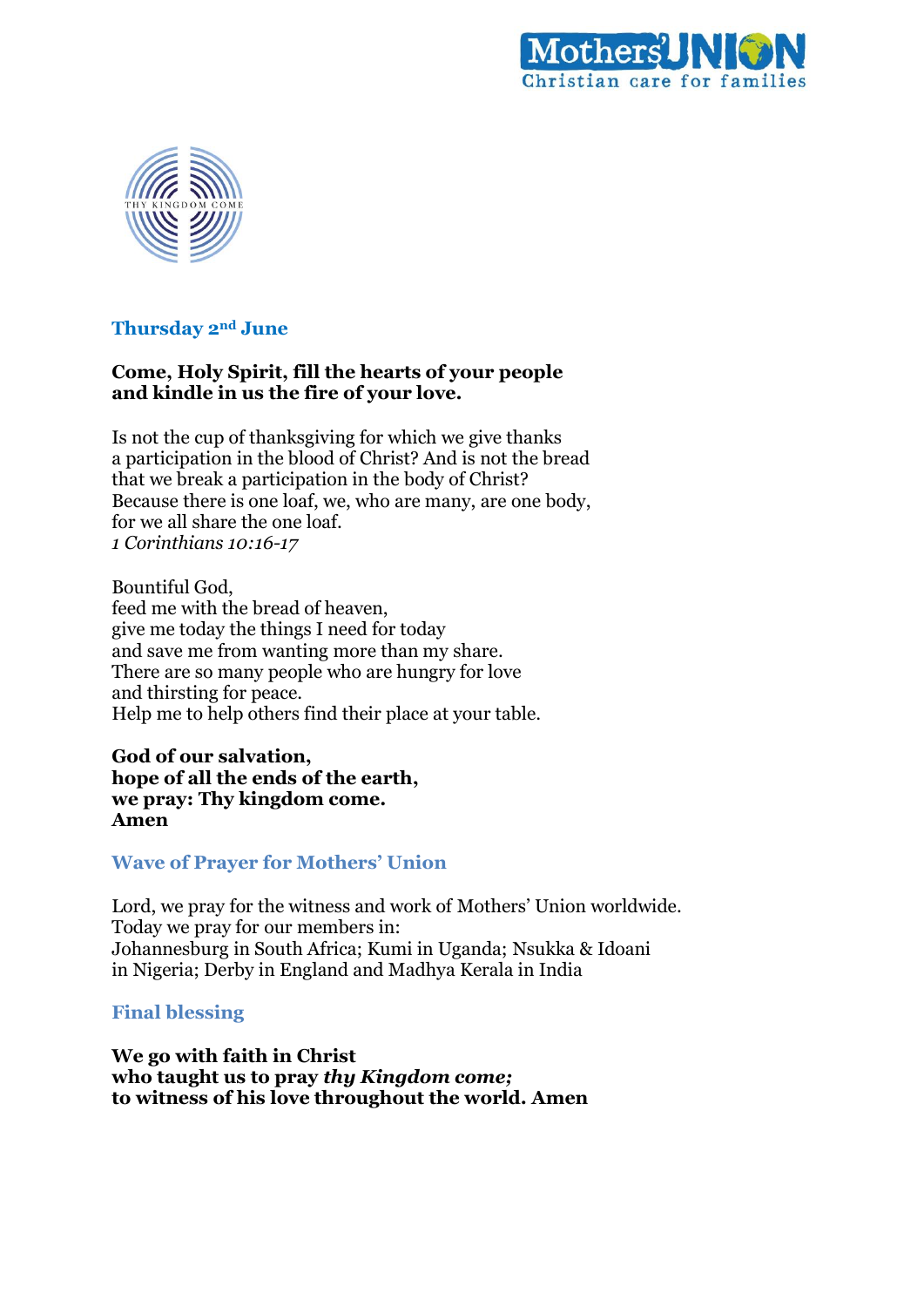



### **Friday 3rd June**

# **Come, Holy Spirit, fill the hearts of your people and kindle in us the fire of your love**

This is love: not that we loved God, but that he loved us and sent his Son as an atoning sacrifice for our sins. Dear friends, since God so loved us, we also ought to love one another. *1 John 4:10-11*

Loving God, our hearts are restless till they find their rest in you. Be my rest and my security, for the storms are raging and the waves crash over. Help me to know today that all that is good comes from you and will return to you in the silence of your eternal and never changing love. Be with me as I hold myself and hold others in your loving embrace.

**God of our salvation, hope of all the ends of the earth, we pray: Thy kingdom come. Amen**

### **Wave of Prayer for Mothers' Union**

Lord, we pray for the witness and work of Mothers' Union worldwide. Today we pray for our members in: Johannesburg in South Africa; Kumi in Uganda; Nsukka & Idoani in Nigeria; Derby in England and Madhya Kerala in India

# **Final blessing**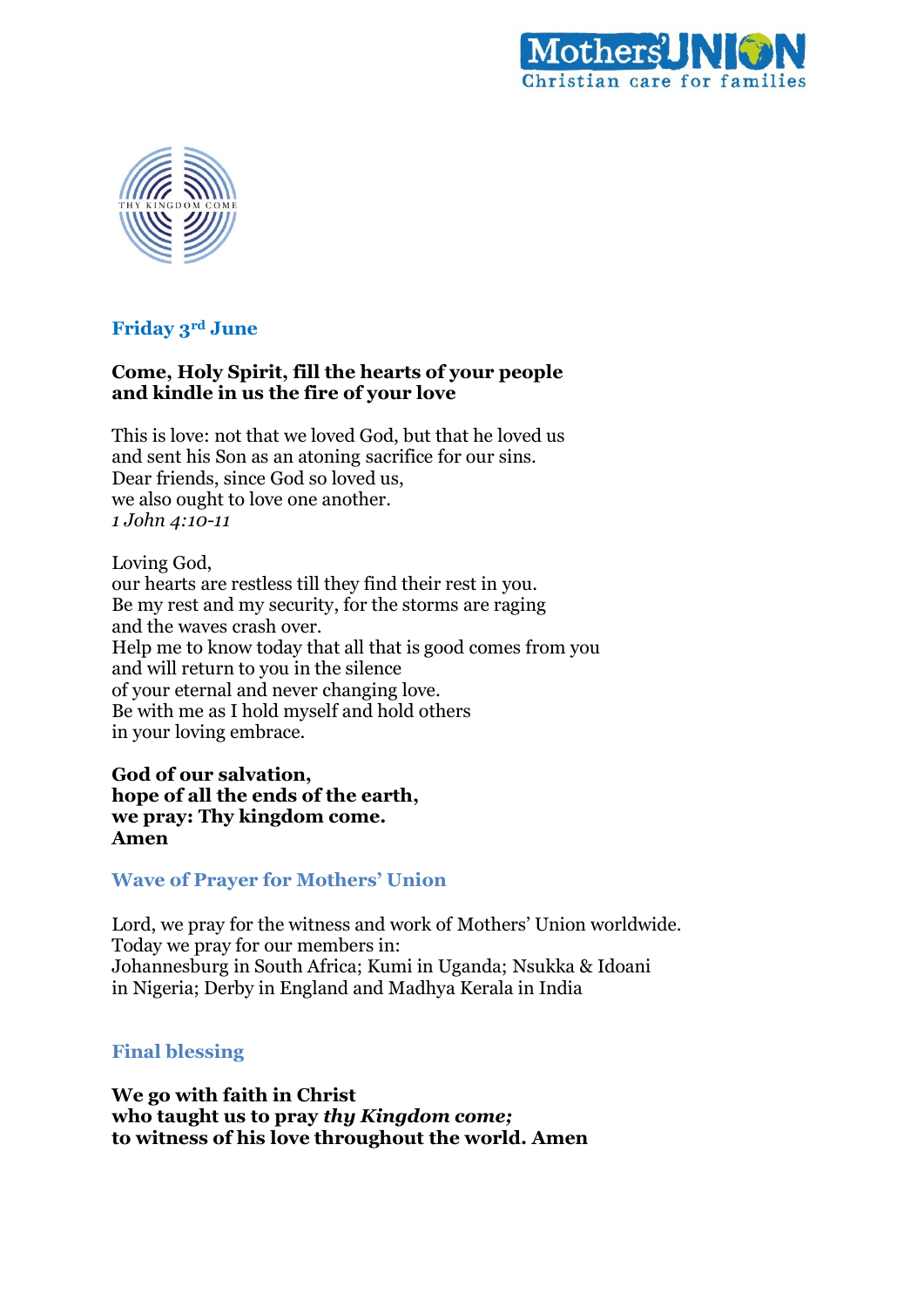



# **Saturday 4th June**

# **Come, Holy Spirit, fill the hearts of your people and kindle in us the fire of your love**

Since we have been justified through faith, we have peace with God through our Lord Jesus Christ, through whom we have gained access by faith into this grace in which we now stand. We boast in the hope of the glory of God. And hope does not put us to shame, because God's love has been poured out into our hearts through the Holy Spirit, who has been given to us. *Romans 5:1-2, 5*

Overflowing God, breathe the spirit of Jesus into me and into all those who long for peace, especially those who have drifted from your way, got stuck in their faith, or who have not yet found a way to believe. You believe in them. Renew them by your Spirit. And today may your Church be filled with joy

**God of our salvation, hope of all the ends of the earth, we pray: Thy kingdom come. Amen**

### **Wave of Prayer for Mothers' Union**

Lord, we pray for the witness and work of Mothers' Union worldwide. Today we pray for our members in: Ibba in South Sudan; Maseno North in Kenya; Isiala-Ngwa & Ondo in Nigeria; Fredericton in Canada and Amritsar in India

### **Final blessing**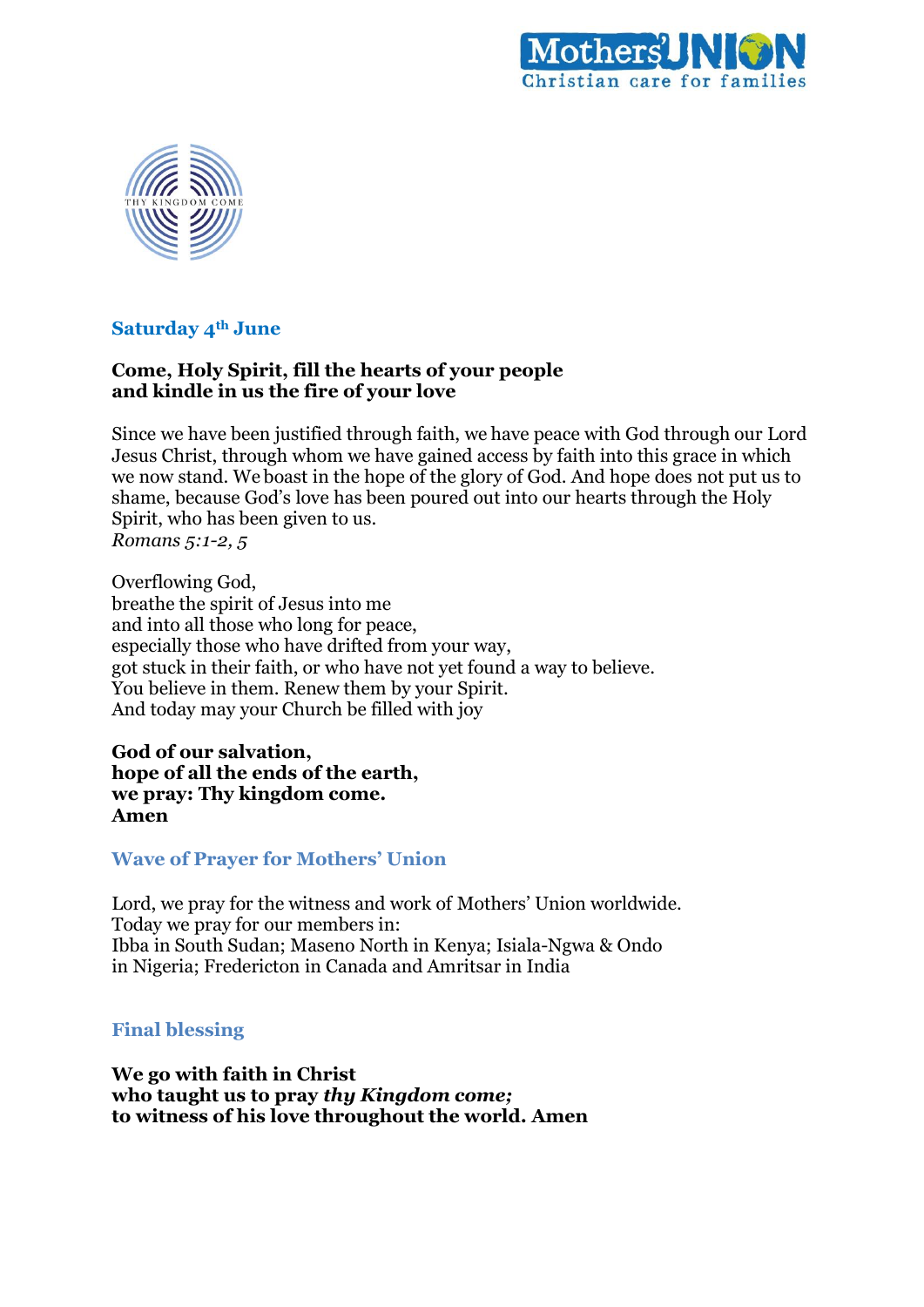



#### **Sunday 5th June**

Almighty God, your ascended Son has sent us into the world to preach the good news of your kingdom: inspire us with your Spirit and fill our hearts with the fire of your love, that all who hear your word may be drawn to you, through Jesus Christ our Lord. **Amen**

**Glory to God, whose power, at work among us, can do infinitely more than we can ask or conceive; to him be glory in the Church and in Christ Jesus, for ever and ever. Alleluia. Amen**

### **Wave of Prayer for Mothers' Union**

Lord, we pray for the witness and work of Mothers' Union worldwide. Today we pray for our members in: Ibba in South Sudan; Maseno North in Kenya; Isiala-Ngwa & Ondo in Nigeria; Fredericton in Canada and Amritsar in India

### **Final blessing**